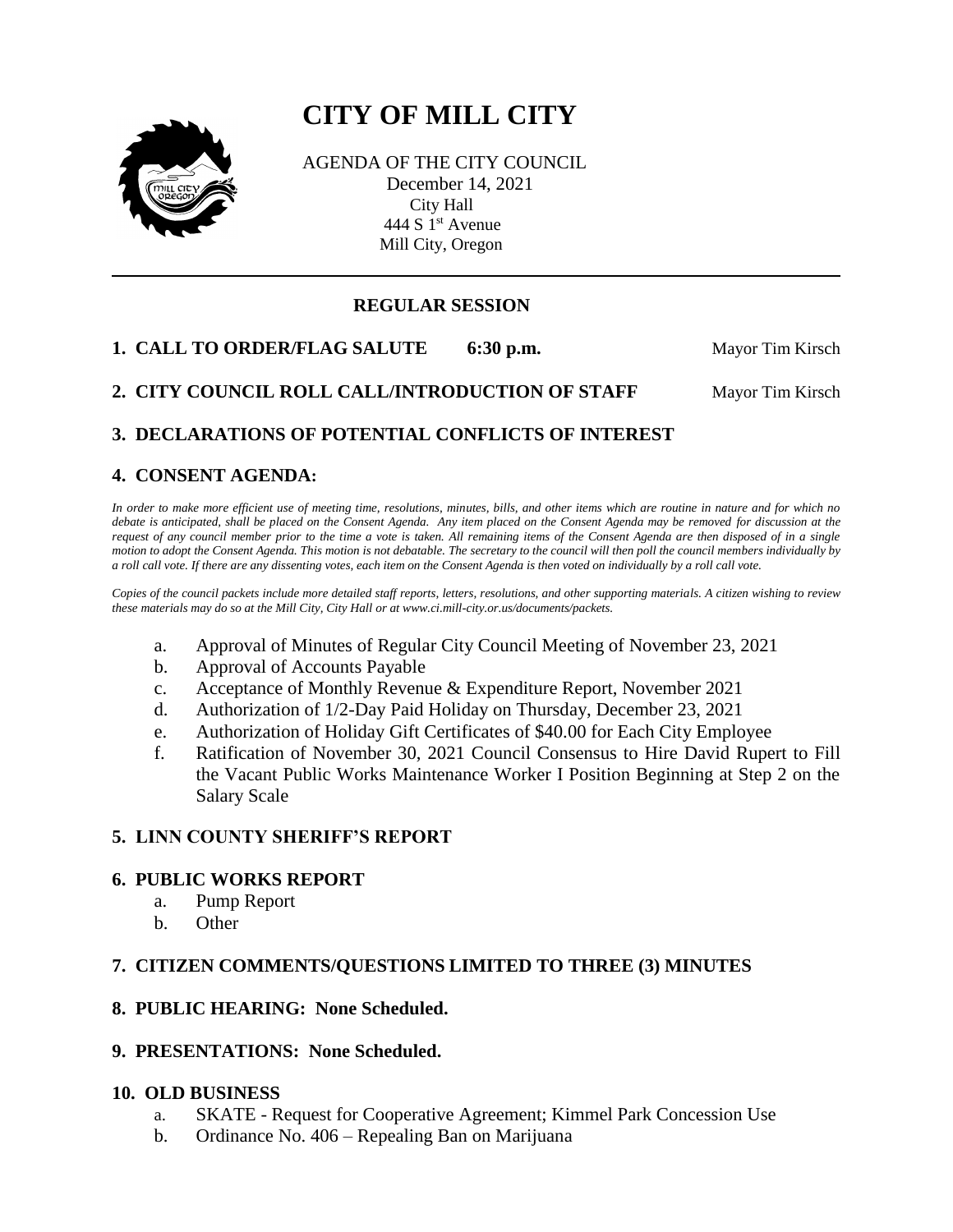- c. Mill City Falls Park Project Phase 1 Authorization to Advertise
- d. Other

#### **11. NEW BUSINESS**

- a. Resolution No. 87X Sewer Rates
- b. Request for Waiver of Door Fee Reeves, Wanda; 872 SW Spring St.
- c. Ordinance No. 40X Marijuana Tax Interest & Penalties
- d. Resolution No.  $87X$  Parks, Grounds & Facilities Maintenance Job Description
- e. Other

## **12. STAFF/COMMISSION REPORTS**

- a. City Recorder Report:
	- i. List of On-Going Old Business Items
	- ii. MCRFPD Use of WWTP for 4<sup>th</sup> of July Fireworks
	- iii. Other
- b. City Attorney's Report:
	- i. Other
- c. Planning Commission Report/Record of Actions: None.

d.

#### **13. BUSINESS FROM MAYOR & CITY COUNCILORS**

Administration/ Intergovernmental

- a. Building
- b. Parks/Safety
- c. Water/Sanitation
- d. Street
- e. Police
- f. Mayor

## **14. EXECUTIVE SESSION: None Scheduled.**

## **15. INFORMATIONAL ITEMS: None.**

## **16. ADJOURNMENT**

#### **CALENDAR OF UPCOMING CITY MEETINGS & EVENTS**

| Thursday | December 23, 2021 | ?CITY HALL CLOSED - CHRISTMAS EVE 12:00p.m.? |          |
|----------|-------------------|----------------------------------------------|----------|
| Friday   | December 24, 2021 | CITY HALL CLOSED - CHRISTMAS DAY             |          |
| Tuesday  | December 28, 2021 | Municipal Court                              | 9:30a.m. |
|          |                   | <b>Council Meeting</b>                       | 6:30p.m. |
| Friday   | December 31, 2021 | CITY HALL CLOSED - NEW YEAR'S DAY            |          |
| Tuesday  | January 11, 2022  | Municipal Court                              | 9:30a.m. |
|          |                   | <b>Council Meeting</b>                       | 6:30p.m. |
| Monday   | January 17, 2022  | CITY HALL CLOSED – MARTIN LUTHER KING DAY    |          |
| Tuesday  | January 18, 2022  | <b>Planning Commission Meeting</b>           | 6:30p.m. |
| Tuesday  | January 25, 2022  | Municipal Court                              | 9:30a.m. |
|          |                   | <b>Council Meeting</b>                       | 6:30p.m  |
| Tuesday  | February 8, 2022  | Municipal Court                              | 9:30a.m. |
|          |                   | <b>Council Meeting</b>                       | 6:30p.m. |
| Tuesday  | February 15, 2022 | <b>Planning Commission Meeting</b>           | 6:30p.m. |